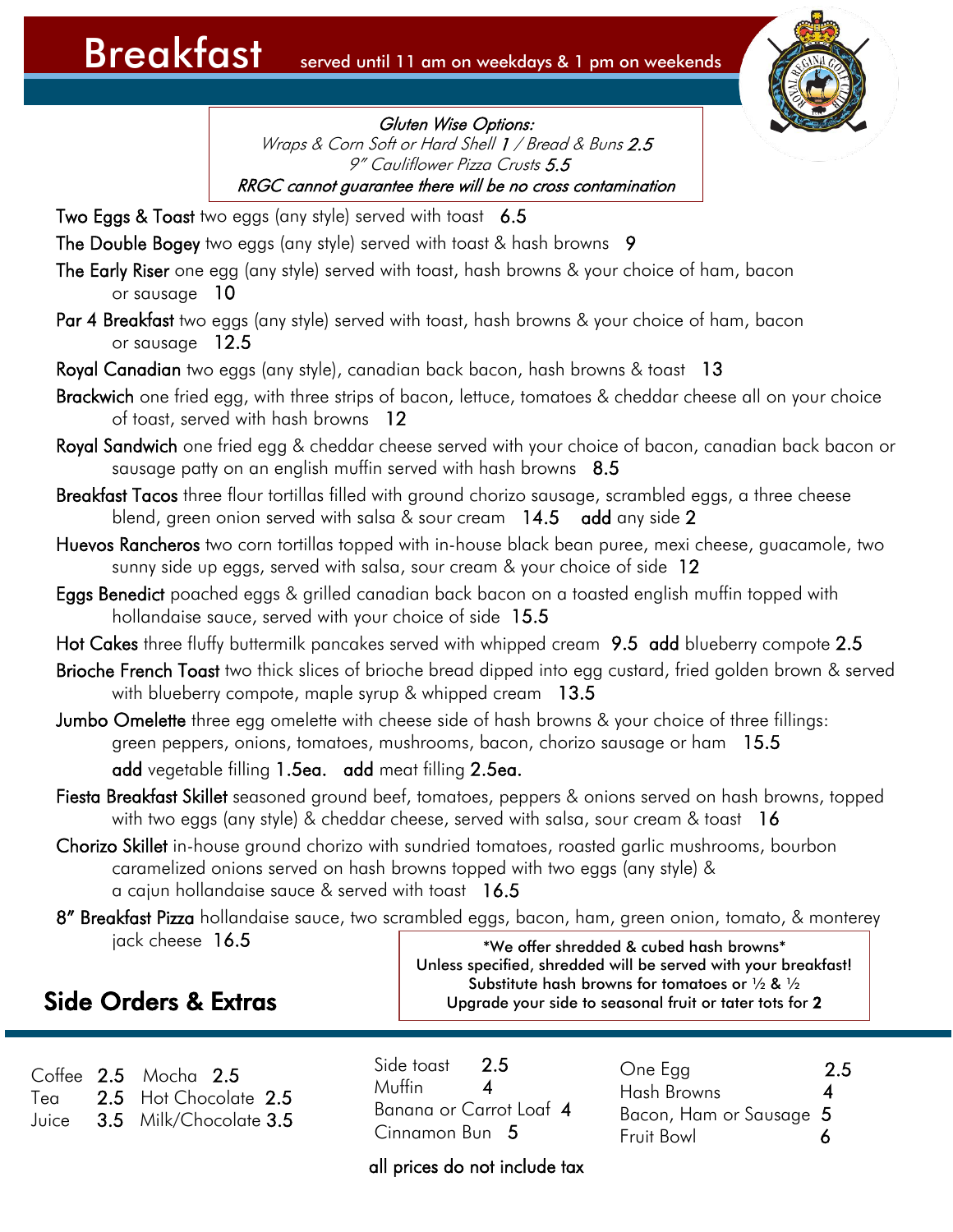

Gluten Wise Options: Wraps, Rice Vermicelli & Corn Soft or Hard Shell 1/ Bread & Buns 2.5 9" Cauliflower Pizza Crusts 5.5 RRGC cannot guarantee there will be no cross contamination.

## **Appetizers**

Chips 'N Salsa bowl of nacho chips served with salsa 6 add guacamole 3.5

Deep Fried Pickles six in-house deep fried pickle spears served with a garlic & dill ranch for dipping 10

Santa Fe Pizza Wedges our in-house pizza dough baked with parmesan & mozzarella, served with a santa fe dip 10.5

Corn & Roasted Jalapeno Cheese Dip roasted jalapenos & sweet corn in a mexican spiced cotija, monterey jack, cream cheese & mexi cheese blend baked until hot, served with inhouse corn chips 13

Spring Rolls six spring rolls served with a delicious plum sauce 13.5

Bone In Dry Ribs marinated pieces of bone in riblets, your choice of greek style or rock salt & cracked pepper 14.5

## Soup & Salads

i

 $\overline{a}$ 

#### Soup of the Day Cup 5 Bowl 6

Garden Salad a bed of mixed greens with tomato, cucumber, radish, & carrot, served with your choice of dressingSM 7 LG 10 served with garlic toast

RRGC House Dressing: apricot cumin vinaigrette Others: ranch, blue cheese, french, italian, 1000 island, raspberry vinaigrette & oil & balsamic vinegar Extra dressing 1

Caesar Salad crisp romaine lettuce tossed with creamy caesar dressing, croutons & topped with freshly grated parmesan SM 8 LG 13 served with garlic toast

#### add to any salad:

chicken breast 5.5 blackened chicken breast 6.5 sautéed shrimp 6 blackened sautéed shrimp 7

#### Sandwiches served with your choice of side

Apple & Ham slices of bone in ham leg placed on a ciabatta bun, topped with fresh apple slices, goats cheese, arugula & finished with a honey grain dijon mayo 15.5

Pork Banh Mi vietnamese lemongrass & ginger marinated pork tenderloin, fire grilled & placed in a hoagie roll, topped with pickled daikon & carrot, fresh cilantro, cucumber, finished with mayo & siracha sauce 15.5

Pesto Shrimp Flatbread neapolitan style flatbread topped with pesto, roasted tomatoes, artichokes, garlic shrimp, parmesan & mozzarella cheese 16

Chicken Wings 1lb. of wings with your choice of teriyaki, honey garlic, buffalo, BBQ, greek, korean BBQ, hot, salt & pepper or lemon pepper 17

Nacho Supreme house made tortilla chips covered in tomato, green onion, banana peppers & topped with monterey jack & a mexi cheese blend served with sour cream & salsa Half Order 14.5 Full Order 27

add to your nachos: guacamole 3.5 taco beef or ground chorizo 4.5 ea. extra cheese 5 chicken 5.5 blackened chicken 6.5

Greek Salad tomato, green & red pepper, cucumber, red onion, black olives & fresh feta cheese on a bed of romaine lettuce topped with greek dressing

#### SM 8 LG 13 served with garlic toast

Royal Cobb Salad mixed local greens topped with sliced apple sundried cranberries, bacon, boiled egg, pecans, goat cheese & finished with an in-house made maple poppyseed dressing 14.5

Chef's Salad mixed garden greens topped with julienne ham, turkey & beef, cheese, tomato, cucumber & a hardboiled egg, with your choice of dressing SM 11 LG 16

Korean Beef Salad mixed greens, cucumber, tomato, peppers, carrot, smoked gouda, marinated beef tenderloin pan seared & finished with a korean BBQ ranch dressing 17

Thai Prawn Salad six sauteed prawns placed on a bed of cold rice noodles with mango, mint, basil, red peppers, carrots, cucumber, & cashews finished with a spicy nam jim dressing 18

Turkey Swiss Capicola in-house roasted turkey breast placed in a ciabatta bun with capicola & swiss cheese, then baked & finished with pickled red onion, lettuce, tomato, & an in-house mustard sauce 16

Italian Panini prosciutto, genoa salami, & ham placed in a panini bun with a pesto mayo, bocconcini cheese, tomato, & arugula 16.5

Choose Your Side:

cup of soup, fries, garden salad, grilled veggies, or rice for an extra 1: substitute bowl of soup 2.5 sides: caesar salad, greek salad, yam fries, tater tots, onion rings, poutine, or fruit 3.5 sides: mac n' cheese or tater tot poutine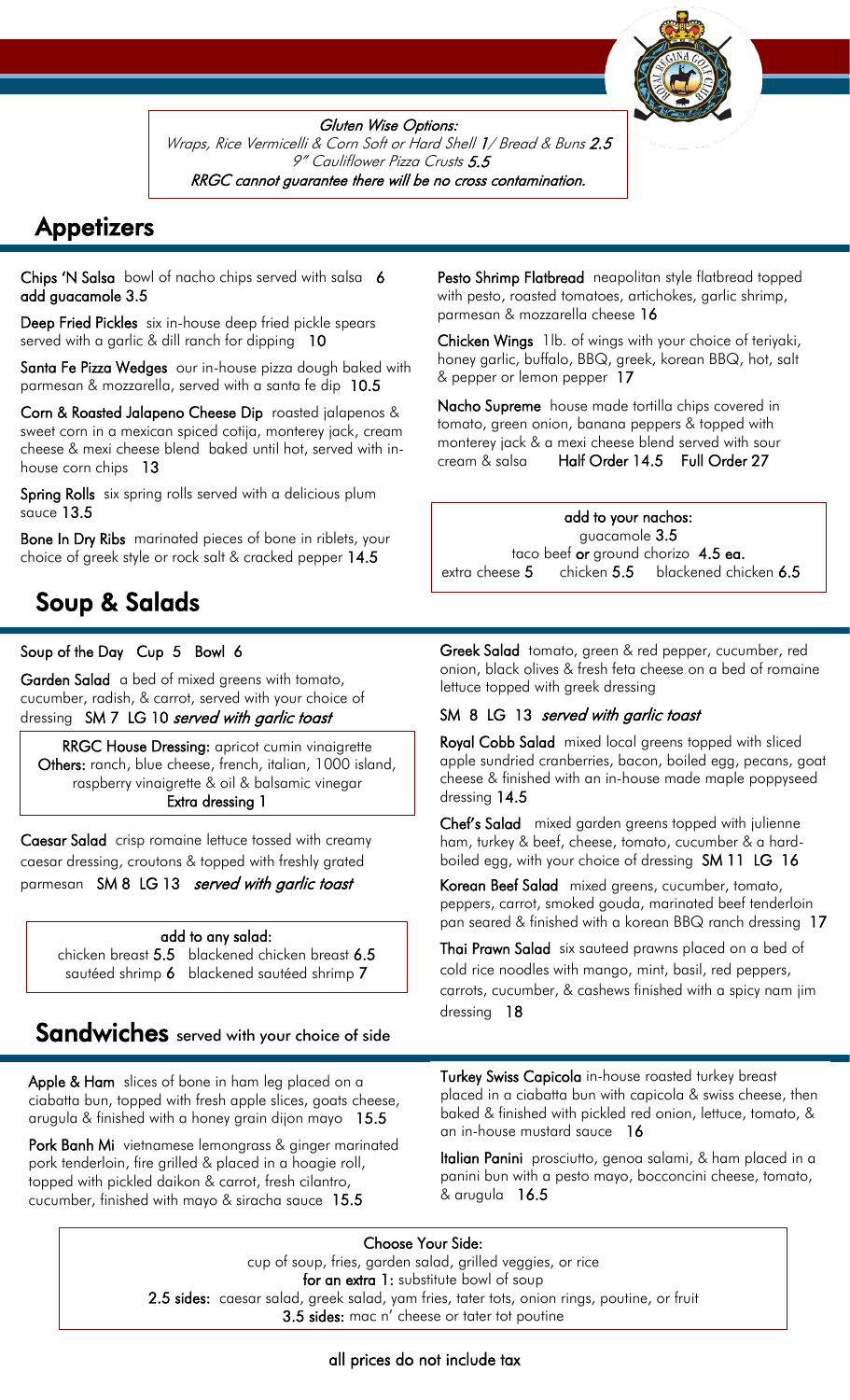

### Pizzas SM 8" LG 15"

Vegetarian mushrooms, peppers, onions, fresh tomato, mozzarella cheese & tomato sauce

SM 13 LG 36

٦

Portabella & Roasted Red Pepper portabella mushrooms, roasted red pepper, feta, mozzarella cheese & tomato sauce SM 16 LG 39

Buffalo Chicken diced chicken, tomato, bacon, green onion, banana peppers, mozzarella cheese, & buffalo sauce SM 16 LG 39

> add to your 8" pizza: extra sauce 1 extra toppings 2 ea. extra meat or cheese 3 ea.

> > $\overline{a}$

Chorizo Mushroom chorizo sausage, cremini mushrooms, green onion, mozzarella cheese & tomato sauce SM 16 LG 39

Meat Lovers pepperoni, ham, sausage, mozzarella cheese & tomato sauce

SM 17 LG 43

All Dressed pepperoni, ham, sausage, onions, peppers, mushrooms, mozzarella cheese & tomato sauce SM 17.5 LG 45

> add to your 15" pizza: extra sauce 2 extra toppings 4 ea. extra meat or cheese 5.5 ea.

9" Cauliflower crust available 5.5

## Burgers, Tacos & Classics

Royal Burger 7 oz. in-house ground chuck patty with lettuce, sliced tomato, bourbon caramelized onions & topped with in-house burger sauce served on a brioche bun & your choice of side 16

Blackened Chicken Burger 5 oz. chicken breast, brie cheese, guacamole, lettuce, tomato, mayo & capicola served on a brioche bun & your choice of side 18

Smoked Gouda & Bacon Jam Burger 7 oz. in-house ground chuck patty with lettuce, bacon onion jam, smoked gouda cheese & topped with in-house burger sauce served on a brioche bun & your choice of side 19

> add to any burger: mushrooms 1.5 fried egg, bacon, or cheese 2 ea.

> > ł

Chicken Fingers lightly breaded chicken strips served with your choice of side & dip honey dill, honey mustard, BBQ, or plum sauce 15.5

Quesadilla taco beef, ground chorizo or chicken, diced tomato, onions, a three-cheese blend served with salsa & sour cream & your choice of side 15.5

Korean Beef Tacos three flour taco shells filled with grilled korean marinated strips of beef tenderloin, lettuce, smoked gouda cheese, carrot cucumber kim chi, & korean barbeque ranch sauce 17.5 add any side: 3.5

Chipotle Portabella Tacos three flour taco shells filled with roasted portabella mushrooms, lettuce, cotija cheese, chipotle sauce & pico de gallo  $16$  add any side:  $3.5$ 

Choose Your Side: cup of soup, fries, garden salad, grilled veggies, or rice for an extra 1 substitute bowl of soup 2.5 sides: caesar salad, greek salad, yam fries, tater tots, onion rings, poutine, or fruit 3.5 sides: mac n' cheese or tater tot poutine Ξ

## Royal Entrees

Vermicelli Bowl 5 spice marinated chicken thighs or lemongrass pork served atop a bed of rice vermicelli with spring rolls, cucumber, shredded lettuce, shrredded carrot & cashews finished with a vietnamese sauce 16

 Fish N' Chips two pieces of beer battered cod, fried golden brown served with french fries tartar sauce & coleslaw with an in-house poppyseed dressing 17

Teriyaki Chicken Stir-Fry crispy chicken tempura, peppers, onions, carrots, broccoli, & mushrooms sauteed with an in-house teriyaki sauce served on your choice of egg noodles, or rice pilaf

Half Order 13.5 Full Order 18

Chickpea Lentil Curry chickpeas & lentils in a rich coconut curry sauce over rice & served with garlic naan bread 17.5

Blackened Scallop Linguini blackened scallops tossed with linguini pasta, bacon, red onion, sundried tomato, sweet corn In a smoked tomato alfredo sauce & finished with parmesan cheese & garlic toast 25

Striploin Steak 10oz AAA NY steak flame grilled to your liking, served with mashed potato & chef's vegetables 36

| add to your steak:   |                          |
|----------------------|--------------------------|
| creole butter 3      | chimichurri sauce 3      |
| sauteed prawns (5) 7 | portabella mushrooms 4.5 |
|                      |                          |